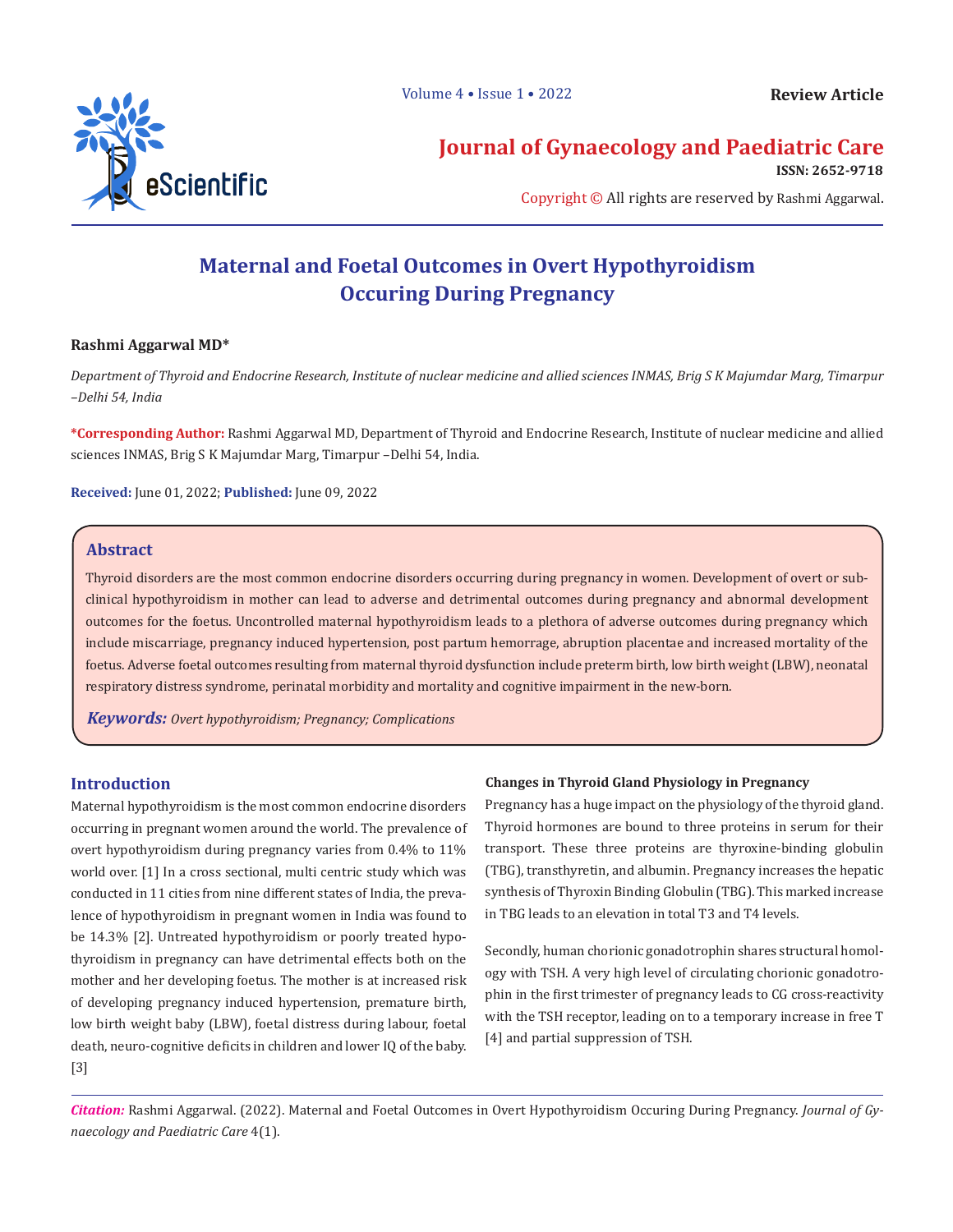The glomerular filtration rate increases in pregnancy leading to increased excretion of iodine in urine and thereby raising the daily iodine needs of pregnant women to 250 micrograms compared to 150 micrograms in non-pregnant women. Women who are staying in iodine sufficient areas and also have adequate iodine intake during pregnancy tend to have adequate iodine stores in the body and they easily adapt themselves to the increased demand for thyroid hormone during pregnancy. However, in areas of iodine deficiency along with poor oral intake of iodine, total-body iodine stores decrease gradually and these women are at risk of developing overt or sub clinical hypothyroidism [4].

#### **Pregnancy Outcome in Overt Hypothyoidism**

One of the very first clinical studies looking at maternal and foetal pregnancy outcomes in overt hypothyroid women was performed in 1981 by Montoro et al [5]. It was a small study included just nine women with extremely severe hypothyroidism in pregnancy. The mean serum TSH level was more than 100.0 mIU/l). In this landmark study, the authors concluded that even women with severe hypothyroidism may conceive normally and are able to sustain pregnancy. In this small study, there was one case of fetal loss in 29 weeks of gestational. In 1993, the same authors published a more extensive study of 68 women with hypothyroidism which was overt in 23 cases and subclinical in 45 women [6]. They found that women with persistent hypothyroidism at delivery developed gestational hypertension and, consequently, gave birth to premature infants with low birth weight. The authors concluded that the normalisation of thyroid function during pregnancy may prevent such complications.

Goel et al. showed a higher risk of foetal distress in mothers with clinical hypothyroidism [7]. It seems that hypothyroidism exerts irreversible in¬fluences on the placenta and foetus during pregnancy and decreases the foetal ability to tolerate stress and therefore, neonates present with low Apgar scores at birth [8]. In a study done by Allan et al in 9403 women with single pregnancy, (including 37 women with a TSH level above 10.0 mIU/l), they found a positive correlation between serum TSH level ≥10.0 mIU/l and increased rate of foetal death [9]. However, the limitation of this study was that their thyroid function test analysis was based on a single estimation of serum TSH which was obtained during the second trimester as part of routine antenatal care.

Regional and Trimester Specific Reference Ranges for Pregnant Women

During pregnancy a lot of variations occur in thyroid functions tests and therefore for interpretation of results in pregnancy, method specific and gestation specific reference ranges must be used.

Ideally, population-based trimester-specific reference ranges for serum TSH should be defined through assessment of local population data. To form such reference ranges, pregnant women with no known thyroid disease, with optimal iodine intake (with normal urinary iodine levels), and negative Thyroid peroxidase antibody status only should be included [10].

Where ever local or regional assessments are not available, the American Thyroid Association recommends that the treating physicians should follow trimester-specific reference ranges and cutoffs. In the first trimester, the lower reference range of TSH can be reduced by approximately 0.4 mU/L, while the upper reference range is reduced by approximately 0.5 mU/L. For the typical patient in early pregnancy, this corresponds to a TSH upper reference limit of 4.0 mU/L. [11]

# **Beneficial effects of thyroid hormone replacement on pregnancy outcomes of hypothyroid mothers.**

In order to prevent adverse maternal and fetal outcomes, women with overt hypothyroidism must be treated with levothyroxine replacement therapy with the dose titrated in such a manner so as to achieve a TSH concentration within the trimester specific reference range. According to American Thyroid Association-2017 guidelines, overt hypothyroidism should be treated as soon as detected during pregnancy, because adequate thyroid hormone is needed for pregnancy and normal foetal brain development11. If hypothyroidism has been diagnosed before pregnancy and is being treated with levothyroxine, dose adjustments will be needed during pregnancy. TSH should be measured prior to conception if that is not possible it should be measured early in pregnancy to rectify and treat maternal hypothyroidism at the earliest.

#### **Conclusion**

Overt hypothyroidism in pregnancy has several adverse effects on pregnancy outcomes. The long-term effects of untreated hypothyroidism on neuro cognitive function of the child have been well documented. Meticulous treatment and follow-up is important for mothers suffering from hypothyroid to improve pregnancy outcomes.

*Citation:* Rashmi Aggarwal. (2022). Maternal and Foetal Outcomes in Overt Hypothyroidism Occuring During Pregnancy. *Journal of Gynaecology and Paediatric Care* 4(1).